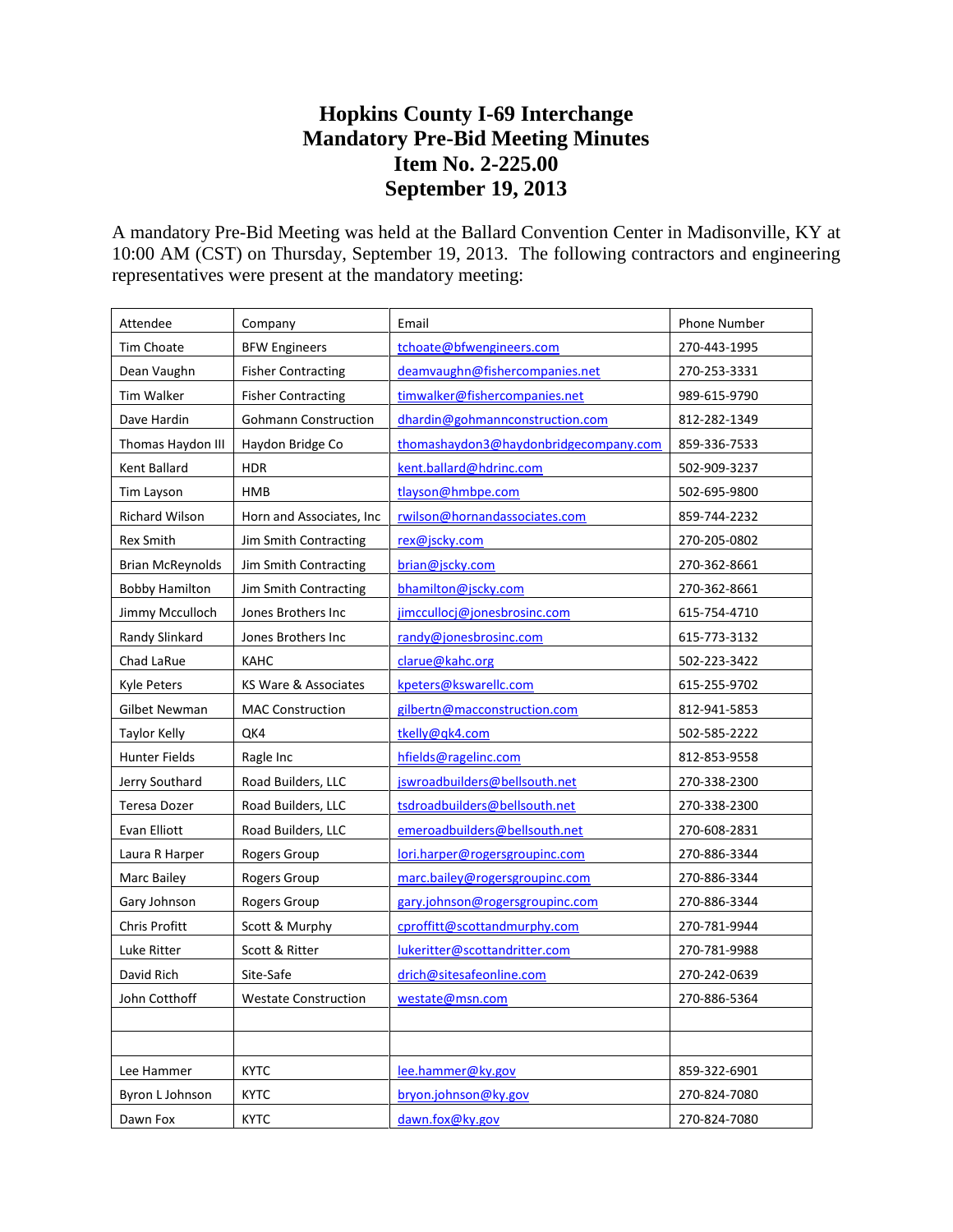| Jean Jones              | <b>KYTC</b> | jeanr.jones@ky.gov      | 270-824-7080 |
|-------------------------|-------------|-------------------------|--------------|
| <b>Emily Deason</b>     | <b>KYTC</b> | emily.shocklee@ky.gov   | 270-824-7080 |
| <b>Kevin Nance</b>      | <b>KYTC</b> | kevin.nance@ky.gov      | 270-824-7080 |
| <b>Charlotte Cotton</b> | <b>KYTC</b> | charlotte.cotton@ky.gov | 270-824-7080 |
| Kevin McClearn          | <b>KYTC</b> | kevin.mcclearn@ky.gov   | 270-824-7080 |
| Gary Valentine          | KYTC - CO   | gary.valentine@ky.gov   | 270-766-5066 |
| Ryan Griffith           | KYTC - CO   | ryan.griffith@ky.gov    | 502-782-5127 |
| Mark Hite               | KYTC - CO   | mark.hite@ky.gov        | 502-564-4560 |
| <b>Bart Asher</b>       | KYTC - CO   | bart.asher@ky.gov       | 502-564-2374 |
| Jason Hyatt             | KYTC - CO   | jason.hyatt@ky.gov      | 502-564-3020 |
| Stephen Sewell          | Palmer Eng  | ssewell@palmernet.com   | 859-744-1218 |
| Gary Sharpe             | Palmer Eng  | gsharpe@palmernet.com   | 859-744-1218 |
| David Lindeman          | Palmer Eng  | dlindeman@palmernet.com | 859-744-1218 |
| Chuck Wood              | Palmer Eng  | cwood@palmernet.com     | 502-724-2406 |
| <b>Ryan Tenges</b>      | <b>FHWA</b> | ryan.tenges@dot.gov     | 502-223-6750 |

Copies of the sign-in sheet are attached with these minutes showing additional contact information. Also included are the names and contact information of KYTC, FHWA, and the design consultants who attended.

Gary Valentine, KYTC, opened the meeting and described the requirement that all prospective bidders and consultants, must sign in. Mr. Valentine gave an overview of the I-69 projects and current schedule of each project along the Pennyrile and Purchase Parkway. The following projects were identified:

| • Pennyrile Corridor Improvements        | March 2014                       |
|------------------------------------------|----------------------------------|
| $\bullet$ KY 416 Interchange             | December 2013                    |
| • KY 56 Interchange                      | Summer 2014                      |
| • KY 813 Interchange                     | Fall 2014                        |
| • Purchase Corridor Improvements         | July 2014                        |
| • Mayfield Interchange                   | December 2014                    |
| • Calvert City Interchange               | Summer 2015                      |
| • Exit 1 to Mayfield (Wingo Interchange) | Dependent upon 2014 Highway Plan |

The group was informed that this project had been converted to a design build contract and that the maps located in the front of the room provide a representation of the alternative that will be used for this project along with the Geometric Layout Sheet. The draft RFP was released to get industry feedback while waiting on FHWA approvals of the various documents. KYTC followed the 2007 model and has been prescriptive in this design build so this is more of a detail/bid/build project.

The following items were presented to the attendees: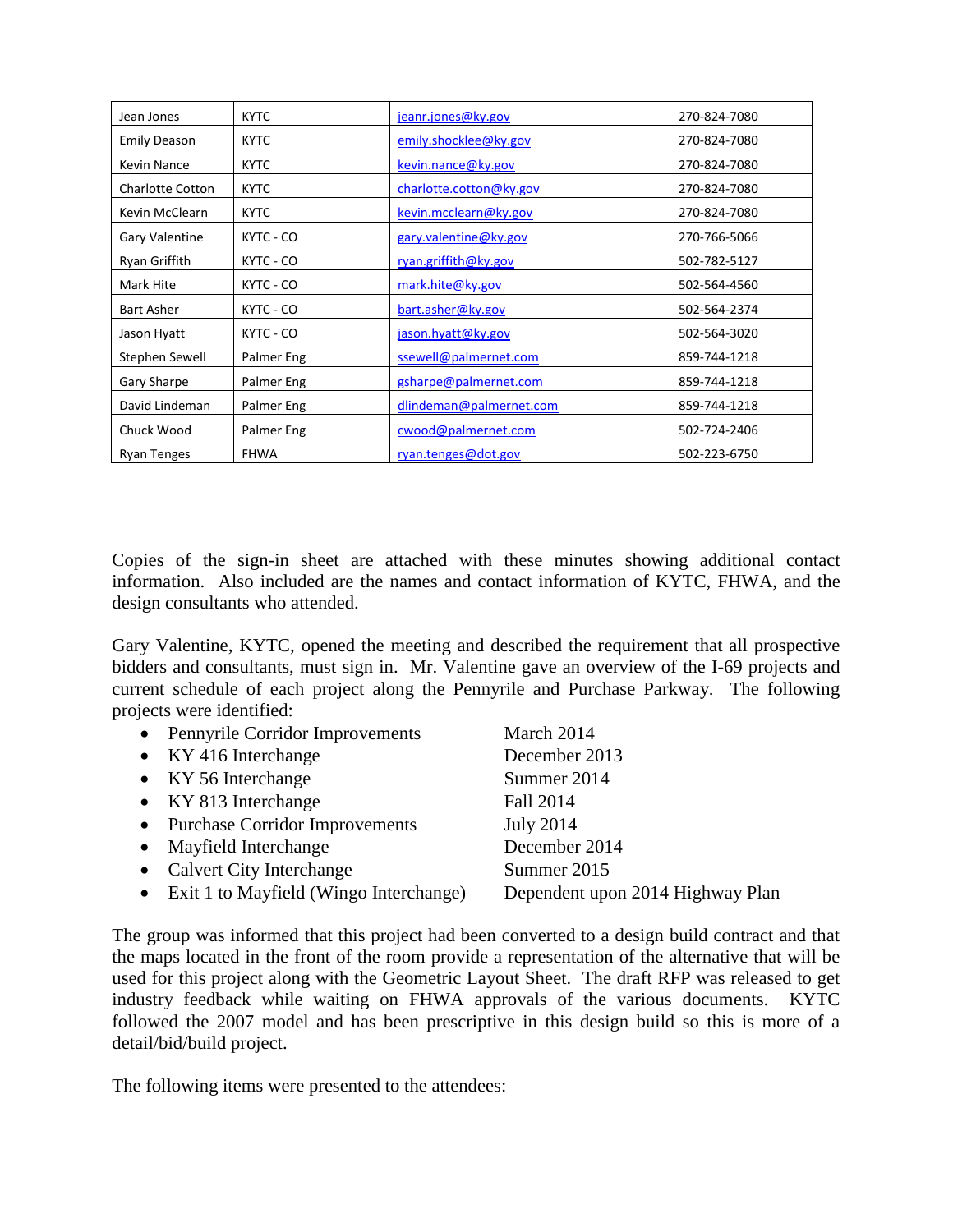- Project Schedule
	- o October 1, 2013 final RFP will be issued
	- o November 18, 2013 Technical Proposal Due
	- o December 6, 2013 Price Proposal Due
	- o Award the contract in December 2013
	- o Fixed Completion date of Oct 1, 2015 or before
		- Liquidated damages will be applied based on the date identified in the DBT technical proposal submittal.
- Prequalification
	- o The Design Build Team shall identify lead contractor and lead engineer with a letter of qualifications to Ryan Griffith (KYTC) by 4:00 (EST) on October 1, 2013. The DBT may show other prequalified consultants that are deemed necessary to meet the contact requirements but it is not required until submittal of technical proposal.
	- o A stipend of \$15,000 will be paid to each responsive Design Build Team (DBT)
	- o DBE Goal of 4% was established for this project
- Technical Proposal
	- o Technical Proposal is 40 points of score
		- $\blacksquare$  20 points schedule
		- 20 points capacity, innovation, and project management
		- Submit a CPM schedule for the Technical Proposal submittal
- Price Proposal
	- o Price proposal is 60 points of score
	- o Provide bid items as supporting data for the lump sum bid
- Environmental
	- o KYTC has obtained nationwide permits (401/404) for the project.
	- o Stream impacts cannot exceed 300 feet or DBT shall be required to revise the permit.
	- o Permit for waste or borrow sites will be responsibility of DBT.
	- o BMP & KPDES permits are also responsibility of DBT.
- Right of Way
	- o KYTC will acquire all parcels prior to award of the contract
	- o 6 parcels with a right of way meeting scheduled for October 2013
	- o Barn Demolition will be DBT responsibility
- Utilities
	- o Waterline will be the responsibility of the DBT and barn will have to be removed prior to waterline being relocated.
	- o Atmos & Orbit will remain in existing location. Each will relocate the vent pipes to the proposed right of way. DBT will be required to place 42" of embankment over the lines within the right of way.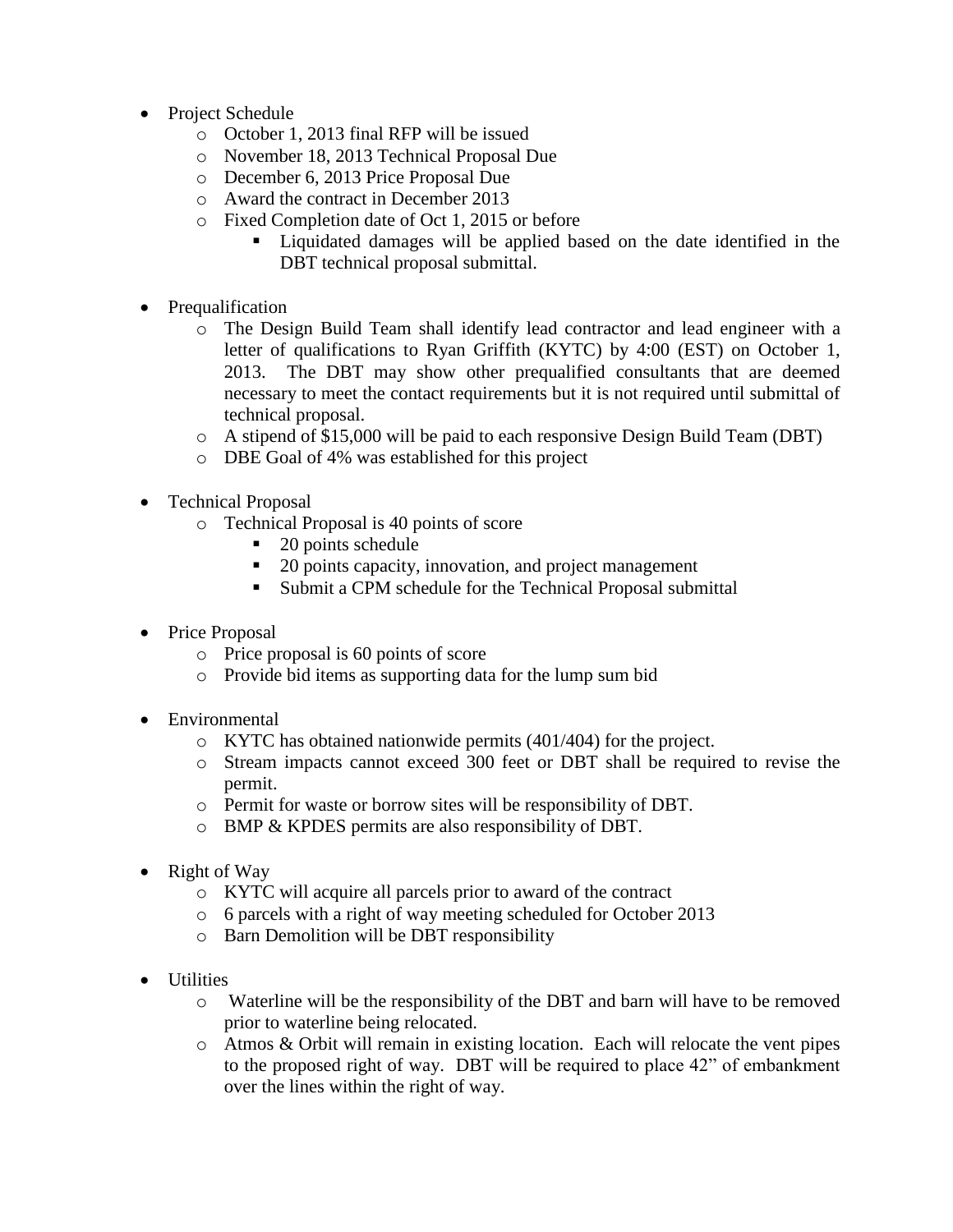- o The KU Electric Transmission line will be relocated by May 2014. DBT shall account for this in the development of the project schedule.
- Maintenance of Traffic
	- o Maintain 11 foot lanes in each direction
	- o DBT must provide positive separation for 2 way traffic along Pennyrile and I-69.
- Interchange Design
	- o Typical will be 2-12 foot lanes with a 12 foot outside shoulder and 6 foot inside shoulder.
	- o 70 mph design speed was used with the .06% superelevation table from AASHTO Green book
	- o Each ramp will have 2 lanes (1 lane ramps will not be considered)
	- o The design uses a major split configuration to improve driver expectancy and eliminate the need for left hand exits
	- o All ramps except the I-69 Southbound On Ramp from Western KY Parkway meet 70 mph. The I-69 Southbound On Ramp is 55 mph.
	- o The Median Width is 36 feet and tapers to 30 feet at the existing I-69 (Western Ky Parkway) tie in
	- o The major traffic movements are to and from the Pennyrile Parkway
	- o DBT will be required to provide acceleration and deceleration lanes along Pennyrile Parkway and Western Kentucky Parkway once loop ramp is removed.
	- o Project Team would like to minimize guardrail throughout the project except a bridge ends and along Northbound I-69. The final RFP will have an updated section that reflects the guardrail preference.
	- o A pavement rehab project has been absorbed into the Design Build project along I-69 from the US 41 bridge to the Pennyrile Parkway bridge including latex overlays
- Structures
	- o Standard KYTC submittals will be required for bridge and culvert design (Advanced Situation Folder, Preliminary Plans, Final Plans)
	- o Clarification of span arrangements will be included in the final RFP
- Geotechnical
	- o Preliminary geotechnical drilling was provided as a resource to the DBT
	- o DBT can schedule a time to view cores with Bart Asher at the geotechnical branch in Frankfort

The awards committee will designate a scoring committee made up of subject area experts. A representative of the State Highway Engineers office will also be a member of the committee.

Contrary to Sections 6.1 and 6.2 in the draft RFP, it is not necessary to provide Campaign Finance Law Statement and Certification of Conflict of Interest with the October 1<sup>st</sup> submittal. These items will be required with the Price Proposal submittal.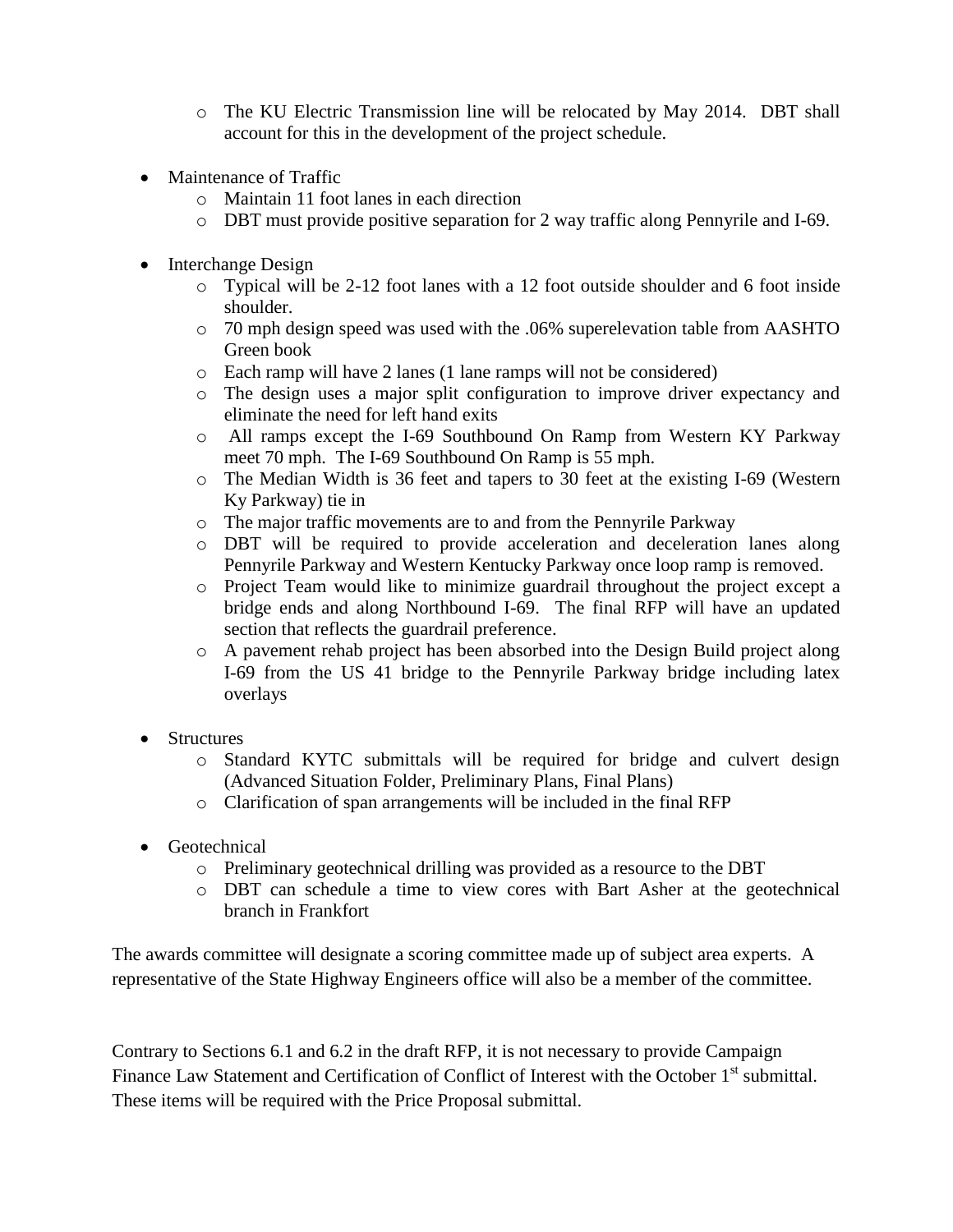The Final RFP document will be provided by October 1, 2013 and a track changes version will be provided along with a clean version.

KYTC personnel took questions from the DBTs with the following questions asked and answers given:

**Question 1** – How will bids be submitted ie bid express or hard copies?

**Answer** – Bids will be submitted via hard copies and the final RFP will clarify the submittal process.

**Question 2** – How will Question and Answers be handled?

**Answer –** All questions and answers will be submitted to Ryan Griffith.

KYTC ask if DBTs would like to have a private informal meeting, that is confidential, with KYTC to provide informal answers to questions?

No preference was expressed by DBTs. All formal questions will be submitted to Construction Procurement and answers will be provided to all DBT's.

**Question** 3 – What is the last day questions will be answered?

**Answer** – The last day for questions will be November 8, 2013 and responses will be provided within 3 days.